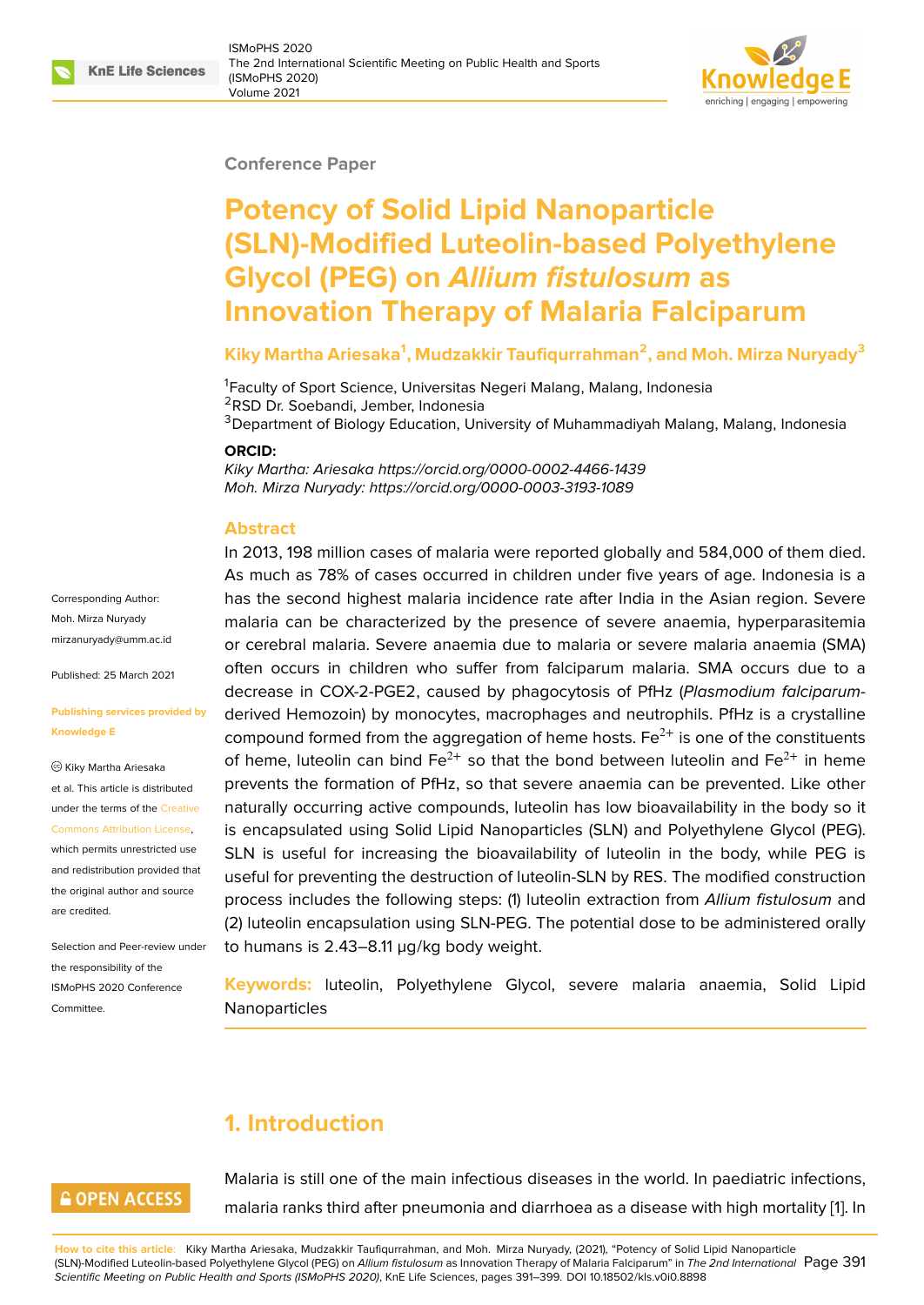2013 there were 198 million cases of malaria globally and 584,000 of them died. 78% of cases occurred in children under five years of age [2]. Indonesia is a country with the second highest malaria incidence after India in the Asian region [3]. Most deaths in malaria cases are caused by Plasmodium falciparum infection. Clinically severe malaria can be characterized by the presence of severe anaemia[, m](#page-6-0)etabolic acidosis, respiratory distress, hyperparasitemia, acute renal failure, hypoglycaemia, or cer[eb](#page-6-1)ral malaria [4].

Severe anaemia due to malaria or severe malaria anaemia (SMA) is a complication that most often occurs in children. SMA can occur as a result of lysis of infected or uninfected erythrocytes and or by suppression of erythropoiesis. Erythropoiesis suppression w[hic](#page-7-0)h is the main cause of SMA occurs through the following mechanisms. Plasmodium requires host haemoglobin (Hb) to meet its nutritional and energy needs. This process produces heme which is toxic to plasmodium itself, whereas Plasmodium cannot oxygenate heme, so heme is aggregated to form a crystal structure called PfHz (Plasmodium falciparum-derived Hemozoin). This process is assisted by the enzyme heme peroxidase [5]. Monocytes, macrophages and neutrophils phagocyte erythrocytes containing PfHz as well as free PfHz which have broken off from their schizonts [4]. Phagocytosis PfHz can reduce COX-2 expression which results in decreased PGE<sub>2</sub>. The COX-2- $PGE<sub>2</sub>$  [p](#page-7-1)athway plays an important role in the erythropoiesis process, COX-2 plays a role in e[ry](#page-7-0)throid maturation, while  $PGE_2$  plays a role in preventing erythrocyte deformity. Thus, decreased COX-2-PGE<sub>2</sub> causes suppression of erythropoiesis resulting in SMA in children infected with Plasmodium falciparum [6].

Luteolin was a type of flavonoid that was found mostly in leeks (Allium *fistulosum*) [7]. Luteolin was able to bind to  $Fe^{2+}$  so that this can be used to answer the above problems [8]. T[he](#page-7-2) bond between luteolin and heme containing  $Fe<sup>2+</sup>$  will result in the formation of PfHz so that the next mechanism will not occur and SMA can be av[oid](#page-7-3)ed. Based on this proposed mechanism, the Luteolin compound from *Allium Fistulosum* has th[e](#page-7-4) potential effect to prevent SMA in paediatrics malaria.

Like other naturally occurring active compounds, luteolin has low stability and bioavailability, so the method of delivery must be considered. Solid Lipid Nanoparticles (SLN), a drug delivery method with submicron particles, is an opportunity that can overcome this weakness. SLN as luteolin encapsulation will increase the biocompatibility and bioavailability of these compounds [9], however, due to the hydrophobic nature of SLN, this encapsulation will be easily phagocytosed by macrophages because it will be recognized as foreign body and will then be destroyed by the Reticulo Endothelial System (RES). Modification using Polyeth[yle](#page-7-5)ne Glycol (PEG) is able to answer this problem. PEG is able to modify the hydrophobic part of the particle surface so that it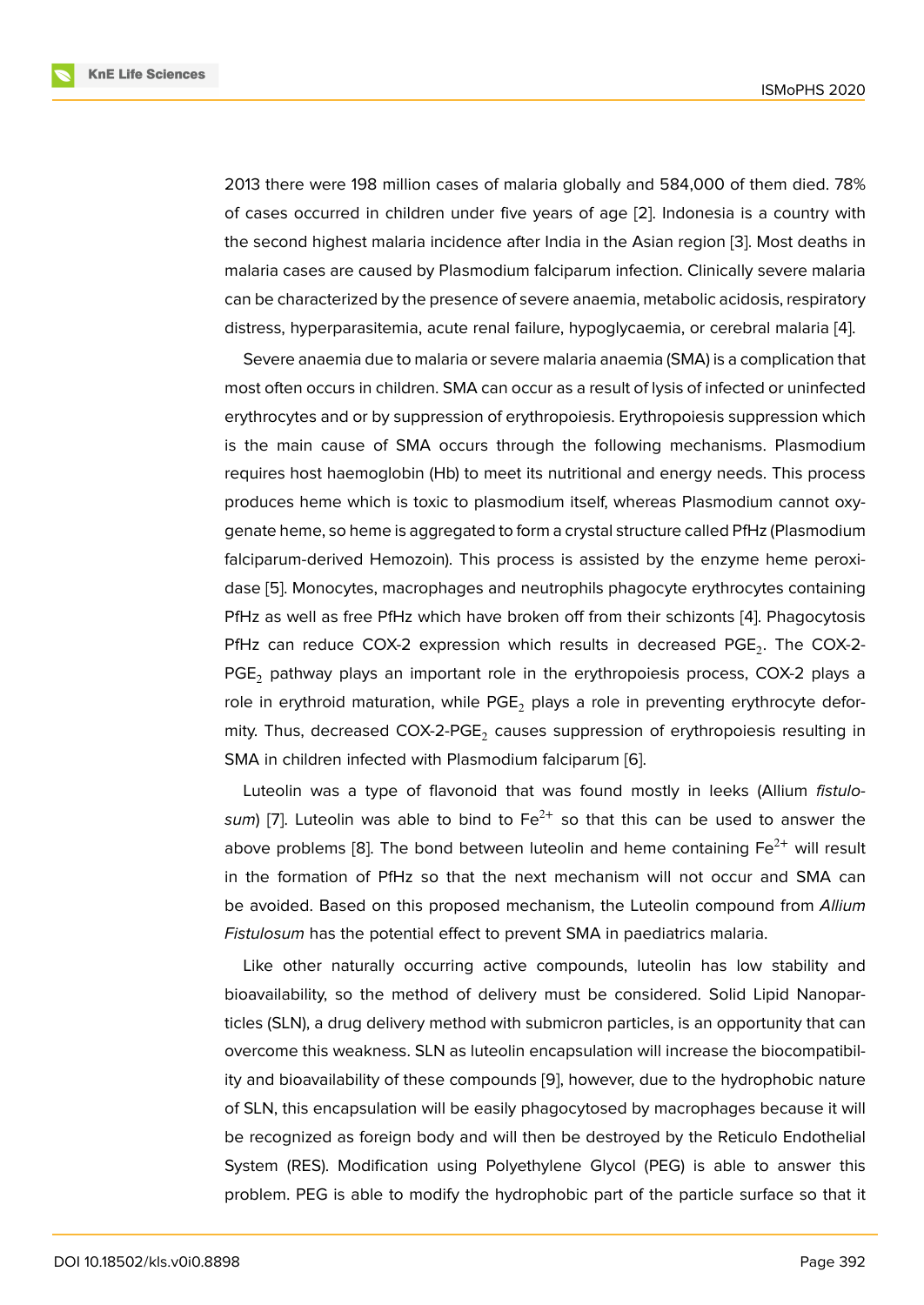suppresses the bonding process with the opsonin factor which causes destruction by RES [10].

Based on this explanation, the aim of this review to construct the process of Luteolin encapsulated by PEG modified SLN, to explain the administration process and the potential [dos](#page-7-6)age, and also to review the pharmacokinetic of using luteolin from *Allium Fistulosum* extract by delivery using PEG-modified SLN.

## **2. Material and Method**

This article is based on a literature review (library research) of various literature whose validity has been tested and supports the writing analysis. The data obtained are then analysed descriptively and analytically to produce scientific studies that can be developed and applied on an ongoing basis.

Data obtained through the Google Scholar search engine using the keywords "Malaria", "Falciparum", "luteolin", "SLN", "PEG" or a combination of several of them. References taken are trusted journals from 2001-2015. The analysis was carried out after various data were collected. The data were then selected to obtain relevant data and in accordance with the writing analysis. The analysis technique used was an argumentative descriptive analysis describing the potential of luteolin in the *Allium fistulosum* with PEG-modified SLN carriers as an innovation in falciparum malaria therapy. After the analysis-synthesis process, general conclusions are drawn based on the analysis.

#### **3. Results**

A total of 21 papers published from 2001-2015 were included in this paper. The data obtained Including *Int J Biol Sci, J Mic Inf, J Agric Food Chem, J Nanopart Res, Int J Nanomedicine , Nucl. Acids Res, Indian J Pharm Sci*, etc. All of the data were collected from studies that performed Malaria, luteolin, SLN, and PEG experiments already fulfilled the inclusion criteria.

### **4. Discussion**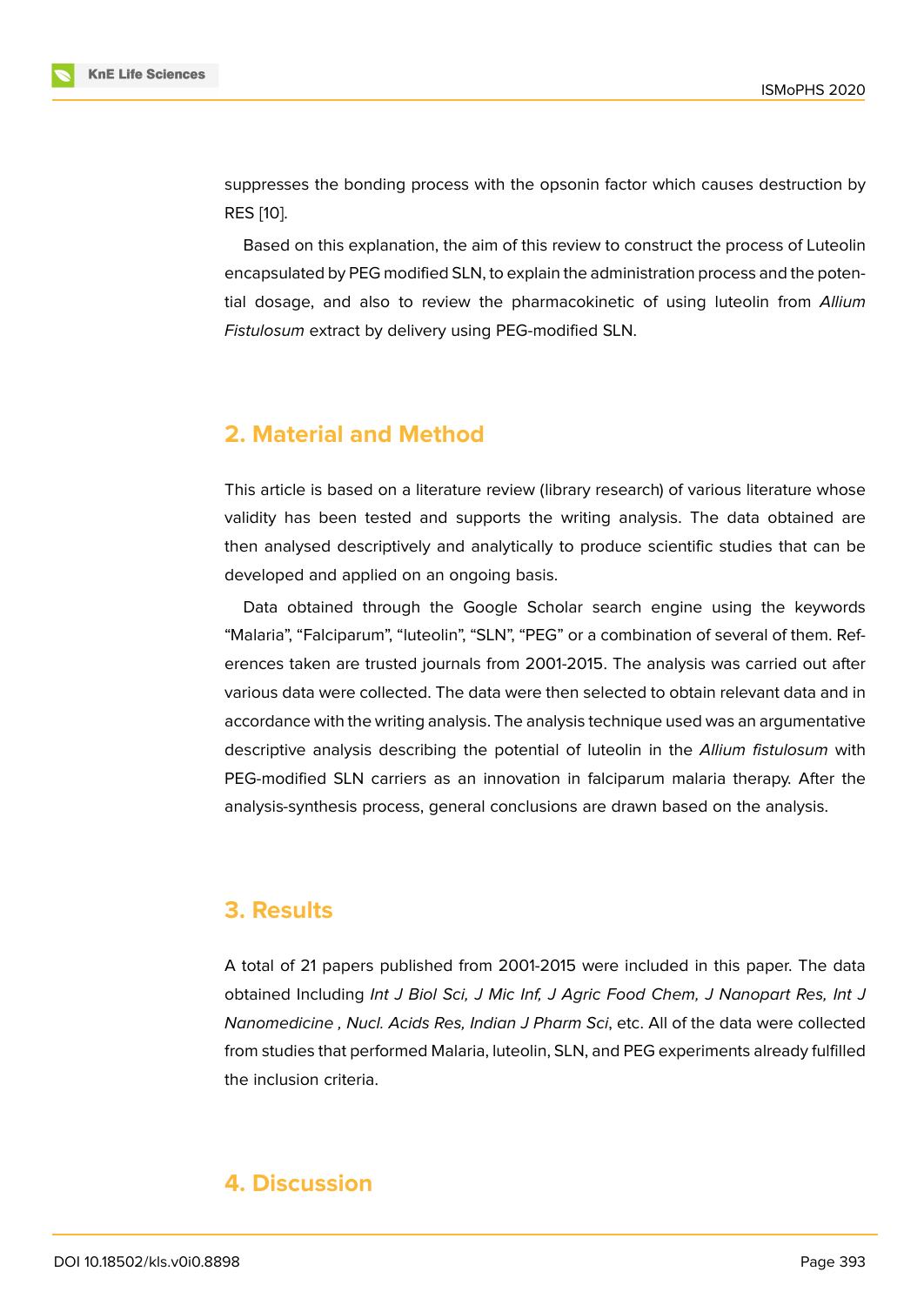### **4.1. Mechanism of action of PEG modification SLN-Related Luteolin in Malaria Falciparum**

Hemozoin is a brown crystalline structure formed in the Plasmodium vacuole as a product of haemoglobin (Hb) catabolism. Plasmodium requires hb host to fulfil its nutritional and energy needs. The process of Hb catabolism will produce waste in the form of heme which is toxic to plasmodium itself. Plasmodium cannot excrete heme in the free form and cannot oxygenate heme so that the heme is aggregated to form a crystal structure using the heme polymerase enzyme and produces a compound called PfHz [5]. When schizonts are finished replicating in host erythrocytes, erythrocytes will undergo lysis and release PfHz along with merozoites. PfHz will be phagocytosed by monocytes / macrophages and neutrophils. This phagocytosis process results in the r[ele](#page-7-1)ase of a number of inflammatory mediators. This results in a decrease in COX-2 expression which consequently also decreases PGE<sub>2</sub> expression. The COX-2-PGE<sub>2</sub> pathway plays an important role in the erythropoiesis process, COX-2 plays a role in erythroid maturation, while  $PGE_2$  plays a role in preventing erythrocyte deformity. Thus decreased COX-2-PGE $_2$  leads to suppression of erythropoiesis resulting in SMA [6].

Luteolin has the ability to bind Fe<sup>2+</sup>, heme is a structure consisting of Fe<sup>2+</sup> in the central, planar and porphyrin ring [18] . When administered and reaches circulation, luteolin will bind  $Fe^{2+}$  to heme so that heme cannot aggregate to form P[fH](#page-7-2)z. If PfHz is not formed then further processing will not occur so complications in the form of severe anaemia can be prevented. The me[cha](#page-8-0)nism of action of luteolin can be seen in Figure 1 below.



**Figure** 1: Scheme of the mechanism of action of luteolin.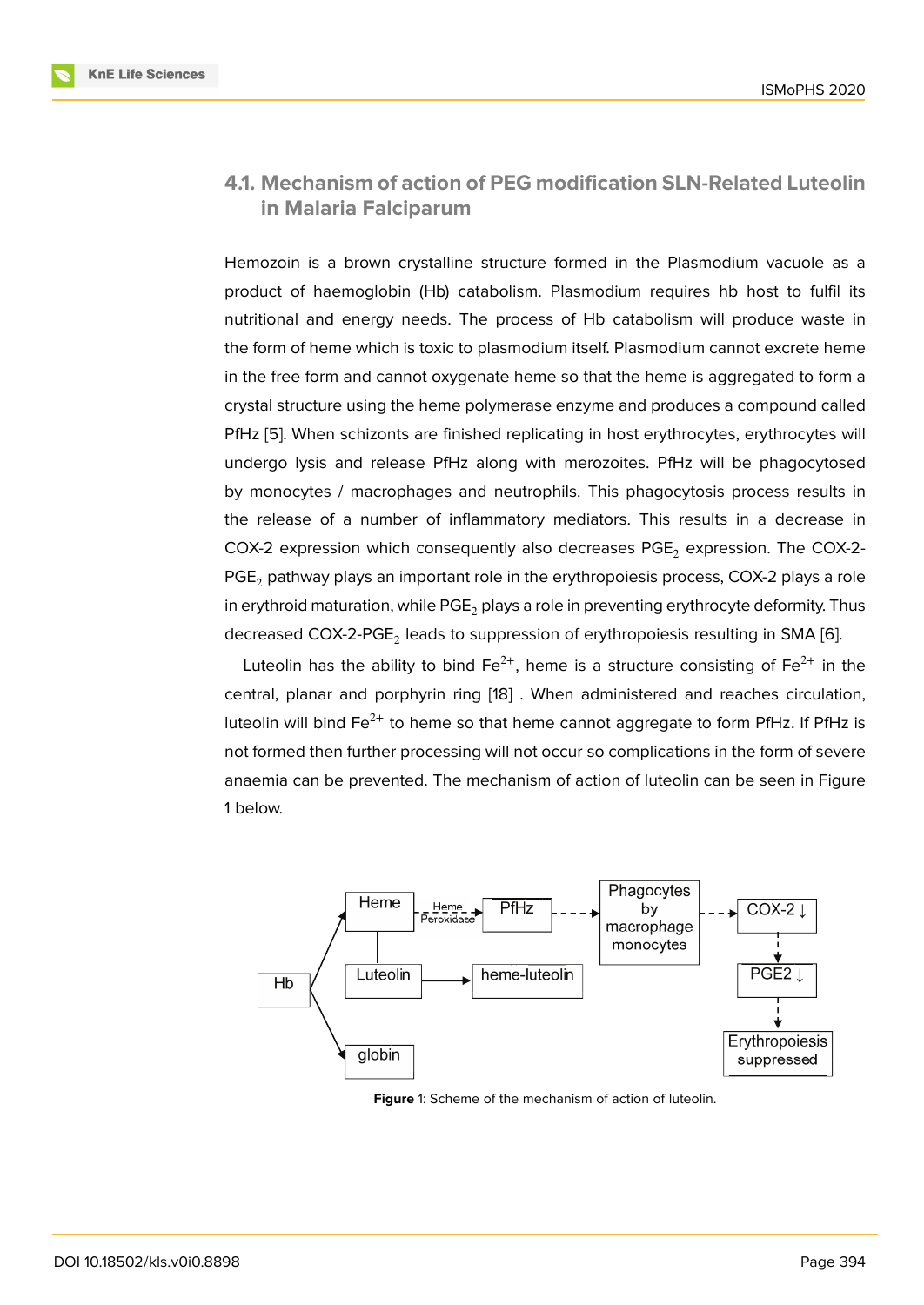#### **4.2. Construction process**

The construction process of PEG modified SLN encapsulated luteolin is divided into several stages. The first step that must be done is luteolin extraction from *Allium fistulosum*. This extraction process is carried out by referring to previous research conducted by Loizo et al. who have extracted and isolated luteolin from A. excelsa leaves. One kilogram of dry powder of *Allium fistulosum* leaves was extracted with 70% methanol using a Soxhlet extractor and then evaporated. The residue was dissolved in one litre of aquadest then extracted with petroleum ether, dischloroform and ethyl acetate respectively. Each fraction was dried with anhydrous sodium sulphate and concentrated at lower pressure to produce a fraction of 29 g petroleum ether , 14 g chloroform and 10.5 g ethyl acetate . Then proceed with column chromatography method for ethyl acetate bioactive fraction using silica gel as adsorbent and elution was carried out with chloroform followed by methanol which enhanced polarity. Elution using CHCl<sub>3</sub>: MeOH (98: 2) produces two fractions, namely fractions A and B, while a ratio of 95: 5 produces fraction C and a ratio of 90:10 produces fraction D. This elution and fractionation process is controlled using UV light and exposure to ammonia vapor.. The AD fraction was then chromatographed using Sephadex LH-20 with aquadest to obtain 25 mg of pure luteolin [19].

The next step is luteolin encapsulation using PEG-modified SLN. This encapsulation was carried out using cold homogenization technique. Glycerol monostearate (GMS) and PEG<sub>2000</sub> [– S](#page-8-1)A heated at 60°C. Acid stearic and luteolin are dissolved in 1 ml of ethanol and then the mixture is added to a mixture of GMS-PEG drop -by- drop. After removing ethanol.

The mixture is cooled by pouring it into liquid nitrogen until it forms a solid dispersion of microparticles. The microparticles were then suspended in the liquid phase using Polaxamer 188 ( $F_{68}$ ) 1% and 20% sugar, then homogenized at 18000 g for 30 minutes using a homogenizer followed by homogenization at 20000 psi using a high pressure homogenizer to produce the desired modification in solution form [20].

#### **4.3. Potential dosage and administration mechanis[m](#page-8-2)**

PEG modified SLN encapsulated luteolin will be administered at a dose of 2.43 - 8.11  $\mu$ g/kgBW orally. Based on previous studies, it is known that to bind Fe  $^{2+}$  tested in mice, 30-100 µg/kg of luteolin is required [8]. Dose conversion by calculating Human Equivalent Dose (HED) in units of µg/kg body weight. The dose in animals is multiplied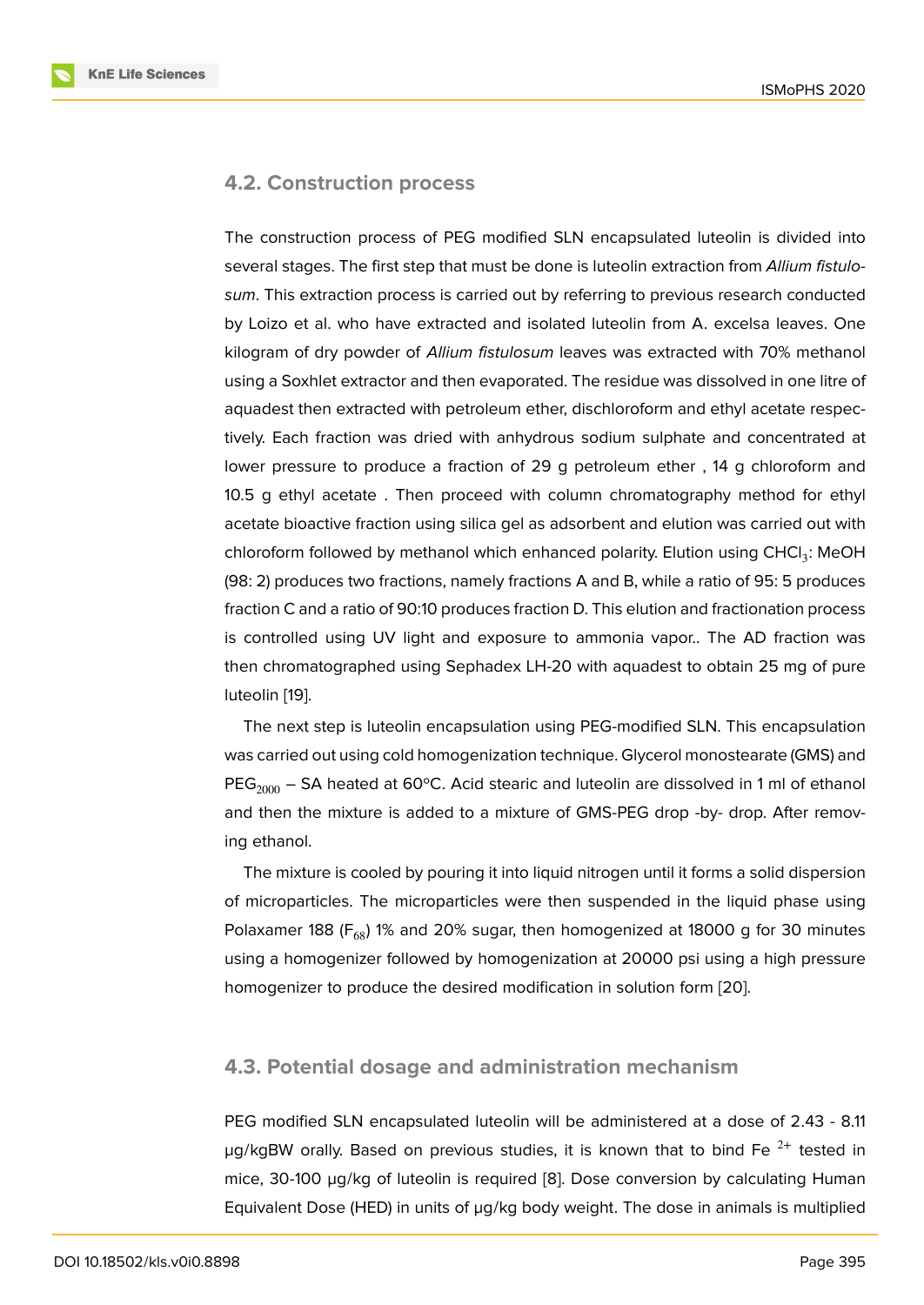by the division between the Konstanta Michaelis (Km) of the animal divided by the Km of humans. The Km values for mice and for humans were 3 and 37, respectively (Figure 2) [21].



**Figure** 2: Dosage conversion formula based on BSA.

Based on the above formula, the calculations are as follows:

$$
HED = 30 \times \frac{3}{37}
$$
 mg = 2,43 mg/kg  

$$
HED = 100 \times \frac{3}{37}
$$
 mg = 8,11mg/kg

Thus, the potential dose ranges for humans are  $2.43 - 8.11$   $\mu$ g/kg body weight for one administration.

SLN can be administered orally, parenterally, and transdermally [22]. Luteolin as a flavonoid derivative shows better efficacy when administered orally or topically [23]. Under these conditions, method of administration that luteolin is recommended to use the administration per oral. As well as the compounds of flavonoi[ds t](#page-8-3)hat other, luteolin has low bioavailability in the body so encapsulation using SLN to overcome [thi](#page-8-4)s problem. In addition, the advantages of using SLN are: (1) controlling the release of active compounds; (2) increase the stability of the compounds in the body; (3) it is easy to modify and (4) the cost is relatively affordable compared to other carriers [21], however, SLN which is hydrophobic will be easily opsonized by macrophages and destroyed by RES because it is recognized as a foreign object so it is necessary to add PEG. PEG is able to modify the hydrophobic side of SLN which ultimately prevents th[e d](#page-8-5)estruction of compounds by RES.

#### **4.4. Pharmacokinetic review**

Pharmacokinetic review includes absorption, distribution, metabolism, and excretion. Luteolin is well absorbed in the duodenum and jejunum [23]. The maximum concentration of luteolin is reached after 1-2 hours and luteolin remains in the plasma for several hours. Like other natural compounds, luteolin has low bioavailability in the body because it will undergo first pass metabolism in the RES orga[ns s](#page-8-4)o that it has low bioavailability in the body.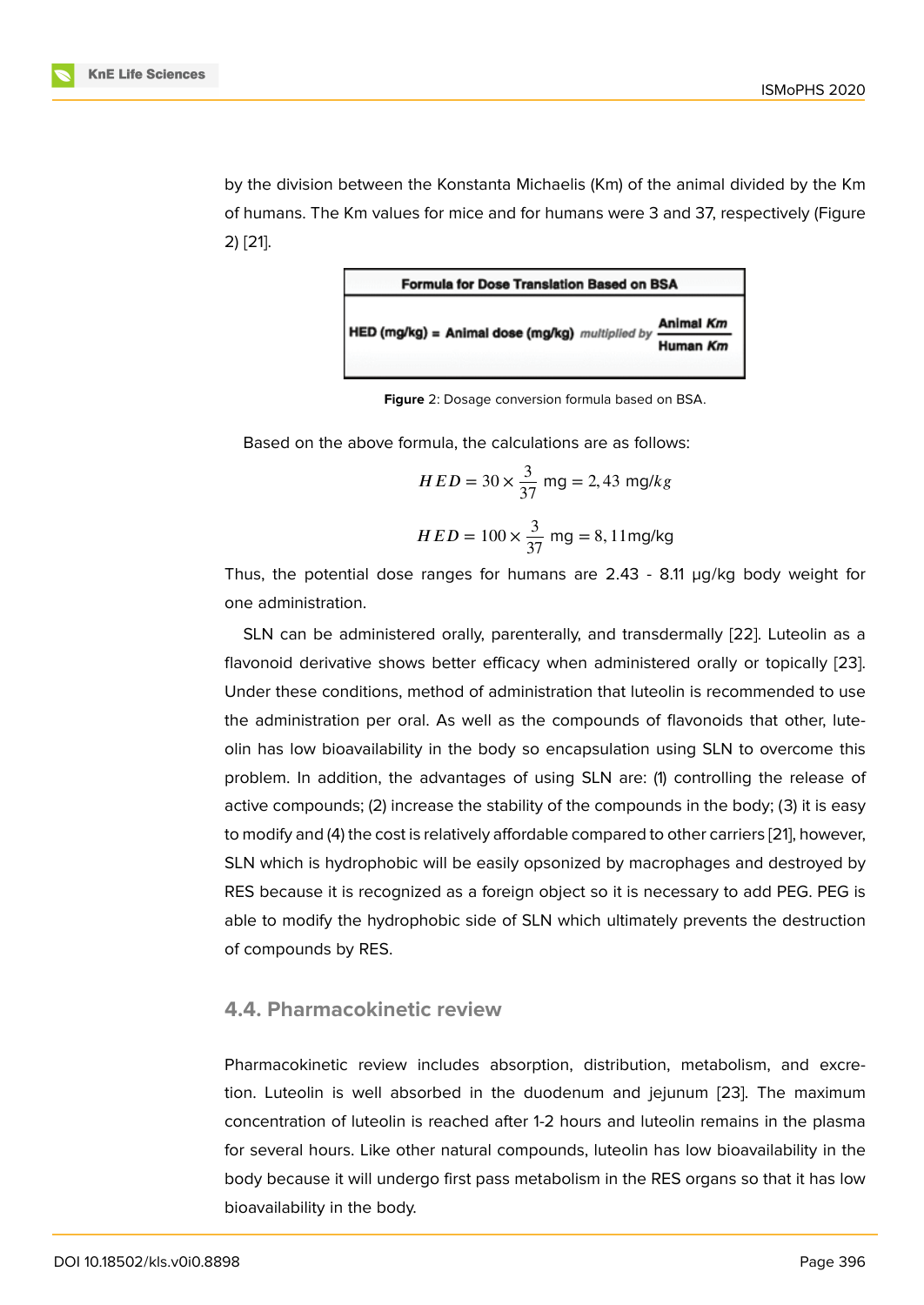PEG-modified SLN encapsulation will increase luteolin adsorption in the duodenum and jejunum. The lipid-based formulation design can increase the efficiency of the release of active compounds and facilitate the formation of a dissolved phase for optimal absorption. Furthermore, the compound will be distributed systemically with high bioavailability. Modification of these compounds is distributed towards the target via blood circulation and encapsulation allows the stability of luteolin to be maintained during the distribution process [24]. The addition of solid SLN and PEG reduces the clearance of the RES and thus increases the half-life of the compound by up to 7 days [25]. Finally, the compounds will be eliminated effectively in the kidneys due to their biodegradable properties.

### **5. C[on](#page-8-6)clusion**

Based on previous exposure, Luteolin encapsulated by PEG modified SLN has the potential effect to be used as an innovative therapy for severe anaemia in falciparum malaria in children. To realize the ideas of this review, further research is needed regarding the potential dose confirmation and pharmacokinetics of PEG-modified SLN encapsulated luteolin for falciparum malaria in children.

# **Acknowledgement**

We would like to acknowledge the supports given by Elly Nurus Sakinah, dr., M.Si as external supervisor for this article review.

# **Conflict of Interest**

The authors declare that there is no conflict of interest.

### **References**

- [1] World Health Organization. (2013). *Causes of Child Mortality*. Retrieved from https: //www.who.int/gho/child\_health/mortality/causes/en/.
- [2] *World Malaria Day*. (2015, January). Retrieved December 12, 2020 from https://www. worldmalariaday.org/about/key-facts.
- <span id="page-6-1"></span><span id="page-6-0"></span>[3] *Roll Back Malaria*[. \(2014, January\). Retrieved Decemb](https://www.who.int/gho/child_health/mortality/causes/en/.)er 12, 2020 from http://www. rollbackmalaria.org/countries/endemic-countries-1.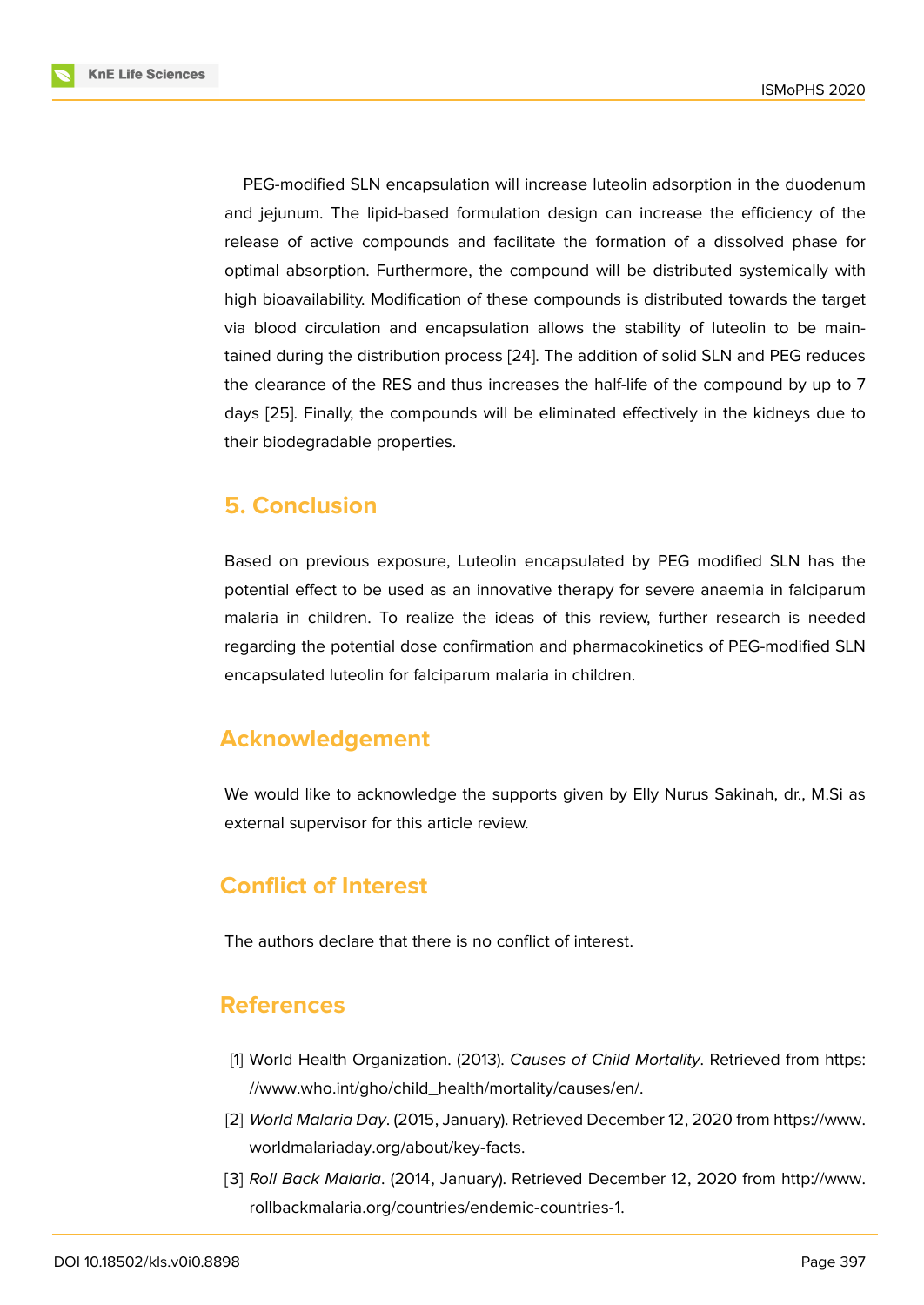- [4] Perkins, D. J., *et al*. (2011). Severe Malarial Anemia: Innate Immunity and Pathogenesis. *International Journal of Biological Sciences*, vol. 7, issue 9, pp. 1427– 1442.
- <span id="page-7-0"></span>[5] Olivier, M., *et al*. (2010). Malarial Pigment Hemozoin and the Innate Inflammatory Response. *Frontiers in Immunology*, vol. 12, issue 12, pp. 889-99.
- <span id="page-7-1"></span>[6] Anyona, S. B., *et al*. (2012). Reduced Systemic Bicyclo-Prostaglandin-E2 and Cyclooxygenase-2 Gene Expression are Associated with Inefficient Erythropoiesis and Enhanced Uptake of Monocytic Hemozoin in Children with Severe Malarial Anemia. *American Journal of Haematology*, vol. 87, issue 8, pp. 782-89.
- <span id="page-7-2"></span>[7] Miean, K. H. and Mohames, S. (2001). Flavonoid (Myricetin, Quercetin, Kaempferol, Luteolin, and Apigenin) Content of Edible Tropical Plants. *Journal of Agricultural and Food Chemistry*, vol. 49, issue 6, pp. 3106-12.
- <span id="page-7-3"></span>[8] Nazari, Q. A., *et al*. (2013). Protective Effect of Luteolin on an Oxidative-Stress Model Induced by Microinjection of Sodium Nitroprusside in Mice. *Journal of Pharmacological Sciences*, vol. 122, issue 2, pp. 109-17.
- <span id="page-7-4"></span>[9] Deng, Y., *et al*. (2014). Luteolin- Loaded Solid Lipid Nanoparticles Synthesis, Characterization, & Improvement of Bioavailability, Pharmacokinetics in Vitro And Vivo Studies. *Journal of Nanoparticle Research*, vol. 16, issue 4, pp. 2346-55.
- <span id="page-7-5"></span>[10] Under, M. and Yener, G. (2007). Importance of Solid Lipid Nanoparticles (SLN) in Various Administration Routes and Future Perspectives. *International Journal of Nanomedicine*, vol. 2, issue 3, pp. 289-300.
- <span id="page-7-6"></span>[11] World Health Organization. (2011). *The World Malaria Report 2011 Summarizes Information*. Retrieved from https://www.who.int/malaria/world\_malaria\_report\_2011/en/.
- [12] Ong'echa, J. M., *et al*. (2008). Increased Circulating Interleukin (IL)-23 in Children with Malarial Anemia: I[n Vivo and In Vitro Relationship with Co-Regulatory Cytokines](https://www.who.int/malaria/world_malaria_report_2011/en/.) IL-12 and IL-10. *Clinical Immunology*, vol. 126, issue 2, pp. 211-21.
- [13] Dirscher, M., *et al*. (2012). Luteolin Triggers Global Changes in the Microglial Transcriptome Leading to a Unique Anti-Inflammatory and Neuroprotective Phenotype. *Journal of Neuroinflammation*, vol. 7, issue 3, pp. 1-16.
- [14] National Center for Biotechnology Information. (2015). *Luteolin*. Retrieved from https: //pubchem.ncbi.nlm.nih.gov/compound/luteolin.
- [15] Lin, Y., Shi, R., Wang, X., & Shen, H. M Shi, Wang, dan Shen. (2008). Lute[olin, a](https://pubchem.ncbi.nlm.nih.gov/compound/luteolin) [Flavonoid with Potentials for Cancer Prevention](https://pubchem.ncbi.nlm.nih.gov/compound/luteolin) and Therapy. *Current Cancer Drug Targets*, vol. 8, issue 7, pp. 634–646.